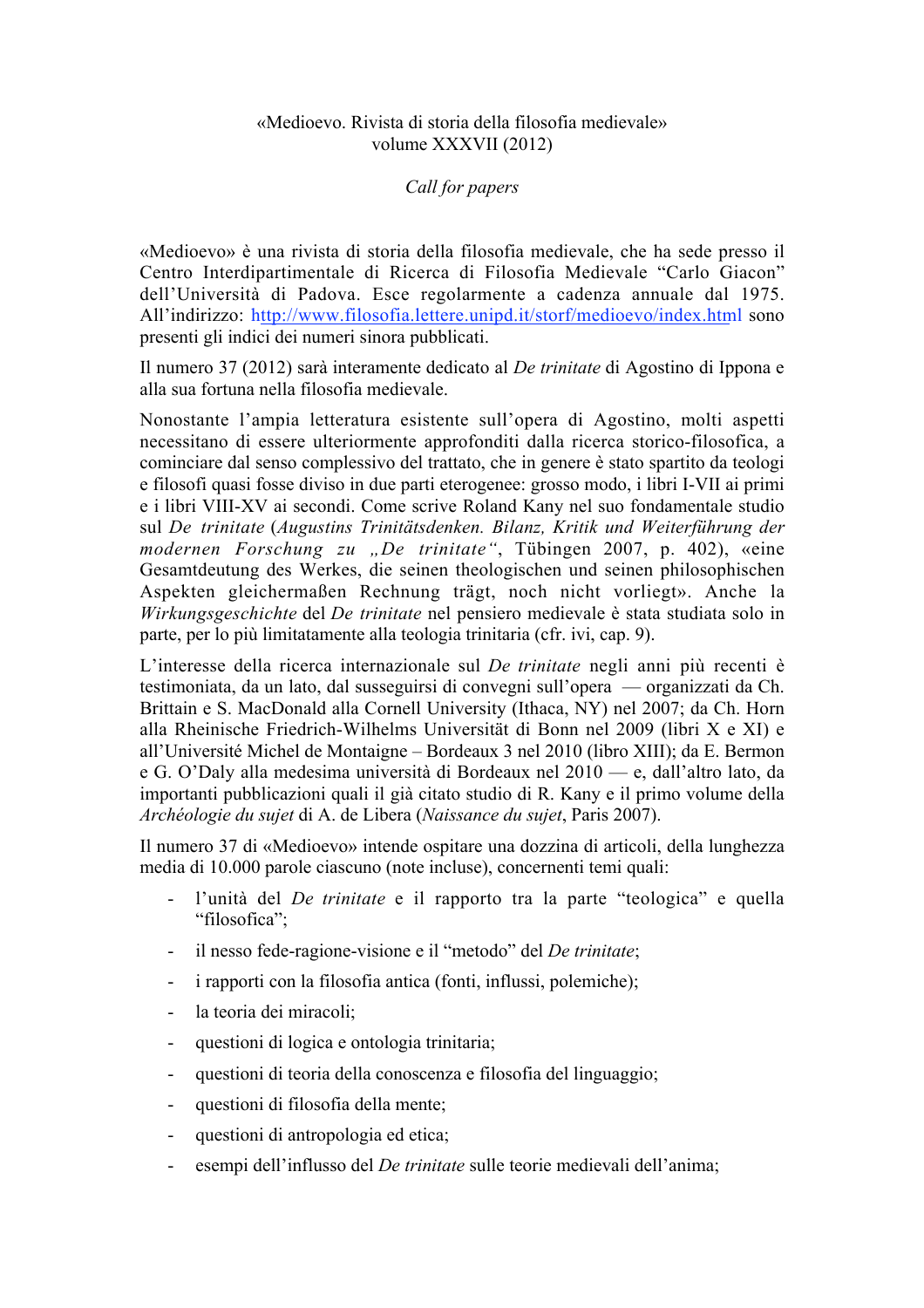- interpretazioni medievali della teoria agostiniana del *uerbum* interiore o di altre dottrine filosofiche esposte nel *De trinitate*.

Si accettano contributi in italiano, inglese, francese, tedesco, spagnolo.

Le scadenze previste sono le seguenti:

- novembre 2010: invio alla redazione della rivista  $(giovanni.catapano@unipd.it)$  del titolo dell'articolo e di un abstract di almeno 400 parole;
- dicembre 2010: accettazione dell'articolo da parte dei curatori del volume;
- giugno 2011: invio dell'articolo completo, redatto secondo le norme della rivista (consultabili all'indirizzo http://www.filosofia.lettere.unipd.it/storf/medioevo/Norme. htm);
- settembre 2011: peer review.

\* \* \*

*Medioevo* is a journal of the history of medieval philosophy, which is edited by the Interdepartmental Research Center of Medieval Philosophy "Carlo Giacon", University of Padua. *Medioevo* is published regularly every year since 1975. Tables of contents of the issues so far published are available at http://www.filosofia.lettere.unipd.it/storf/medioevo/index.html.

Issue 37 (2012) will be entirely devoted to Augustine of Hippo's *De Trinitate* and its fortune in medieval philosophy.

Despite the extensive literature on this work of Augustine's, many aspects need to be further investigated, starting with the overall meaning of the treatise. As a matter of fact, the *De Trinitate* has generally been sorted by theologians and philosophers as if it were divided into two different parts: broadly, Books I-VII on one hand and Books VIII-XV on the other hand. In his landmark study on *De Trinitate* (*Augustins Trinitätsdenken. Bilanz, Kritik und Weiterführung der modernen Forschung zu De "Trinitate"*, Tübingen, 2007, p. 402), Roland Kany writes that « eine Gesamtdeutung des Werkes, die seinen theologischen und seinen philosophischen Aspekten gleichermaßen Rechnung trägt, noch nicht vorliegt ». Even the *Wirkungsgeschichte* of *De Trinitate* in medieval thought has been studied only in part and within the narrow limits of Trinitarian theology (see chap. 9 of Kany's book).

International research on *De Trinitate* has intensified in recent years, as it is demonstrated, first, by a series of conferences on the work — organized by Ch. Brittain and S. MacDonald at Cornell University (Ithaca, NY) in 2007; by Ch. Horn at Rheinische Friedrich-Wilhelms Universität in Bonn in 2009 (books X and XI) and at Université Michel de Montaigne - Bordeaux 3 in 2010 (Book XIII); by E. Bermon and G. O'Daly at the same University of Bordeaux in 2010 — and, secondly, by major publications such as the aforementioned study by R. Kany and the first volume of *Archéologie du sujet* by A. de Libera (*Naissance du sujet*, Paris, 2007).

We call for a dozen articles, the average length of 10,000 words each (including footnotes) on topics such as: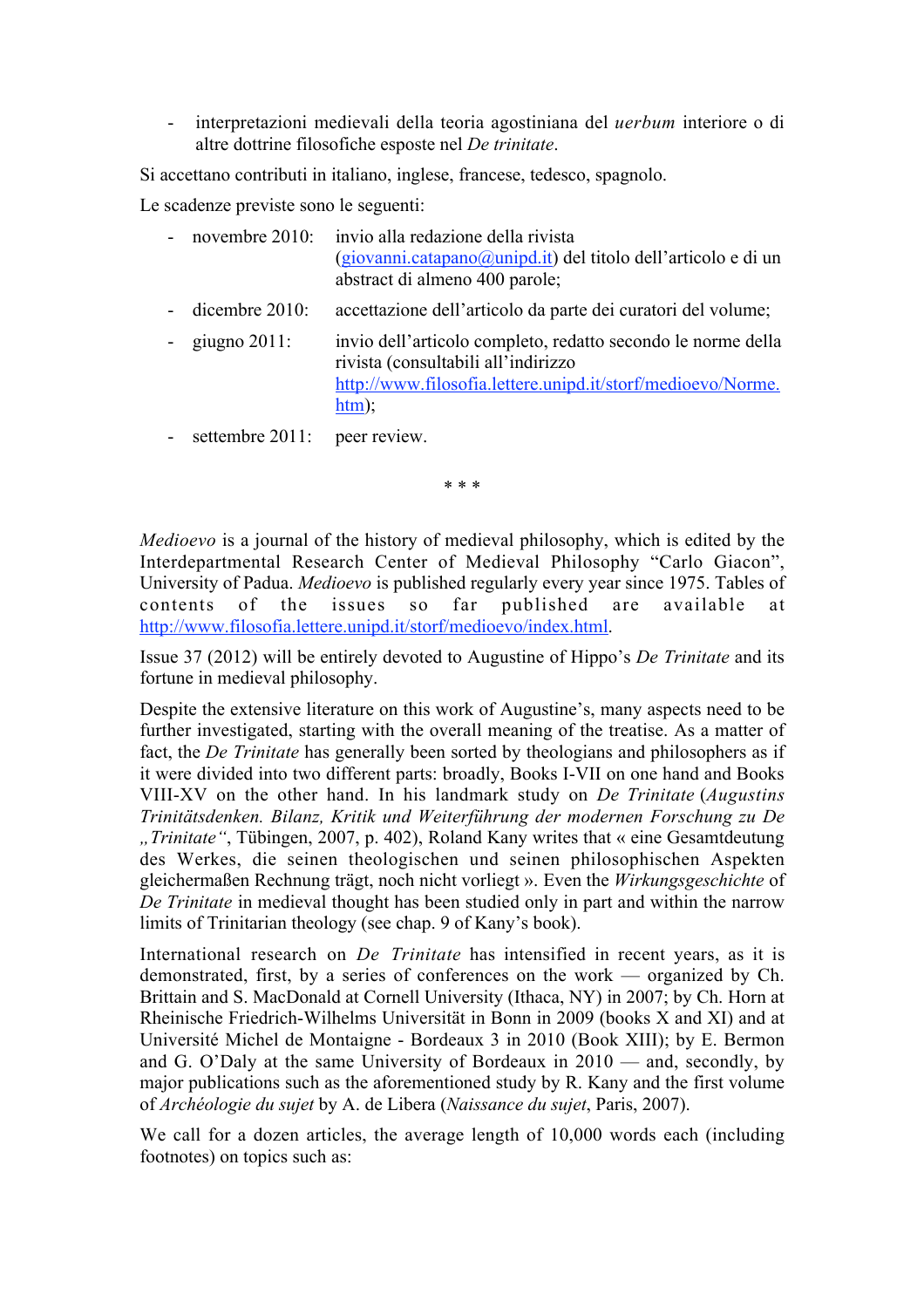- the unity of *De Trinitate* and the relationship between its "theological" and "philosophical" parts;

- the link faith-reason-vision and the "method" of *De Trinitate*;

- relations with ancient philosophy (sources, influences, controversies);

- the theory of miracles;

- logic and Trinitarian ontology;

- epistemology and philosophy of language;

- philosophy of mind;

- anthropology and ethics;

- examples of the influence of *De Trinitate* on medieval theories of the soul;

- medieval interpretations of Augustine's theory of inner *uerbum* or other philosophical doctrines set out in *De Trinitate*.

We accept articles in Italian, English, French, German, or Spanish.

Deadlines are as follows:

- November 2010: provisional title of the article with an abstract of minimum 400 words (to be sent to giovanni.catapano $(\partial_\mu u \cdot \mathbf{i})$ ;
- December 2010: article acceptance by the editors of the volume;
- June 2011: submission of the complete article, written according to the guidelines available at http://www.filosofia.lettere.unipd.it/storf/medioevo/Guideli nes.htm;
- September 2011: peer review.

\* \* \*

« Medioevo » est une revue d'histoire de la philosophie médiévale qui est éditée par le Centre de Recherche sur la Philosophie du Moyen Âge de l'Université de Padoue, régulièrement publiée chaque année depuis le 1975. Les tables des matières des volumes publiés sont disponibles à l'adresse http://www.filosofia.lettere.unipd.it/storf/medioevo/index.html.

Le volume 37 (2012) sera entièrement consacré au traité *De Trinitate* de saint Augustin et à sa fortune dans la philosophie du Moyen Âge.

Quoique cette œuvre d'Augustine ait suscité une riche littérature interprétative, il y a de nombreux aspects du *De Trinitate* qui demandent encore d'être étudiés, à commencer notamment par le sens global de l'ouvrage. En effet le *De Trinitate* a été souvent partagé par les théologiens et les philosophes en deux parties pour ainsi dire hétérogènes : les livres I-VII d'un côté, et les livres VIII-XV de l'autre. Dans son importante étude sur le *De Trinitate* (*Augustins Trinitätsdenken. Bilanz, Kritik und Forschung Weiterführung der modernen zu "De trinitate"*, Tübingen 2007, p. 402),